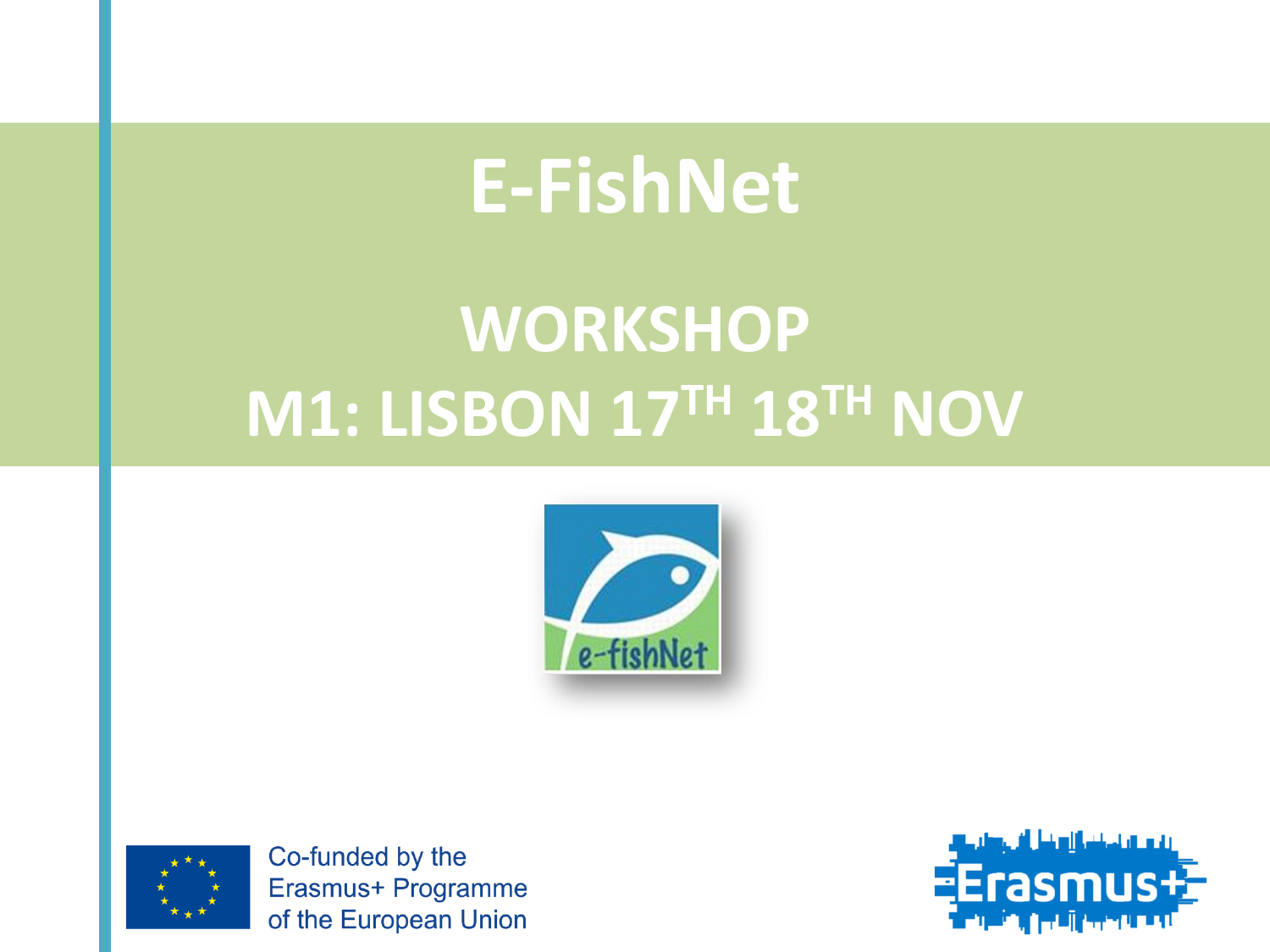**1. Is there any compulsory training course in order to be able to become a professional fishmonger? If so, what is it?**

**2. Is there any prior training course provided by a public Institution so you can become a professional fishmonger, even if it's not compulsory? If so, what is it?**

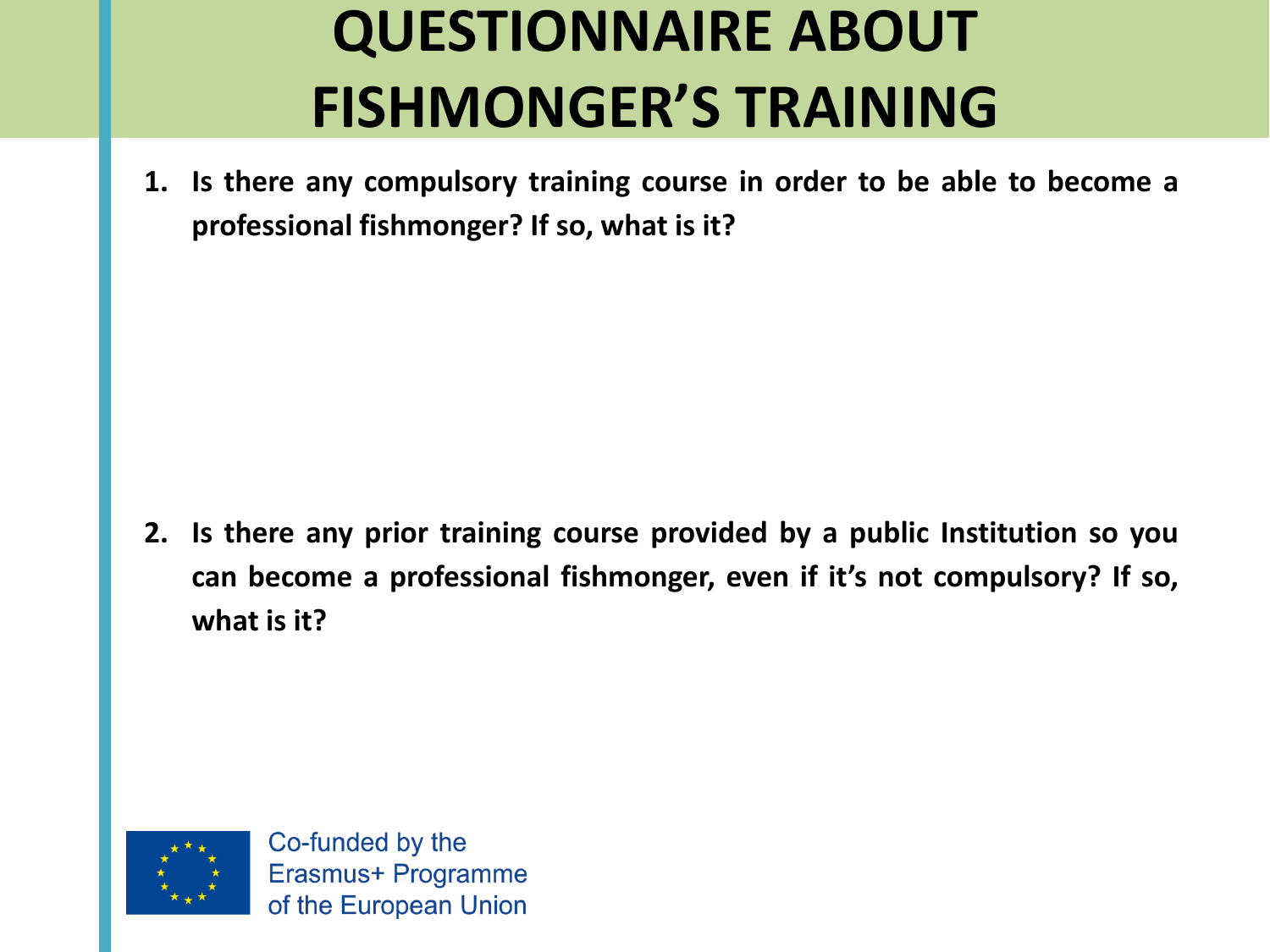**3. In case the answer to question 2 was positive, is this training funded partially or totally with public means, or by contrast the only way to afford it is with private means/ funds?**

**4. Which subjects are included in Fishmonger's training schemes? Which are its contents?**

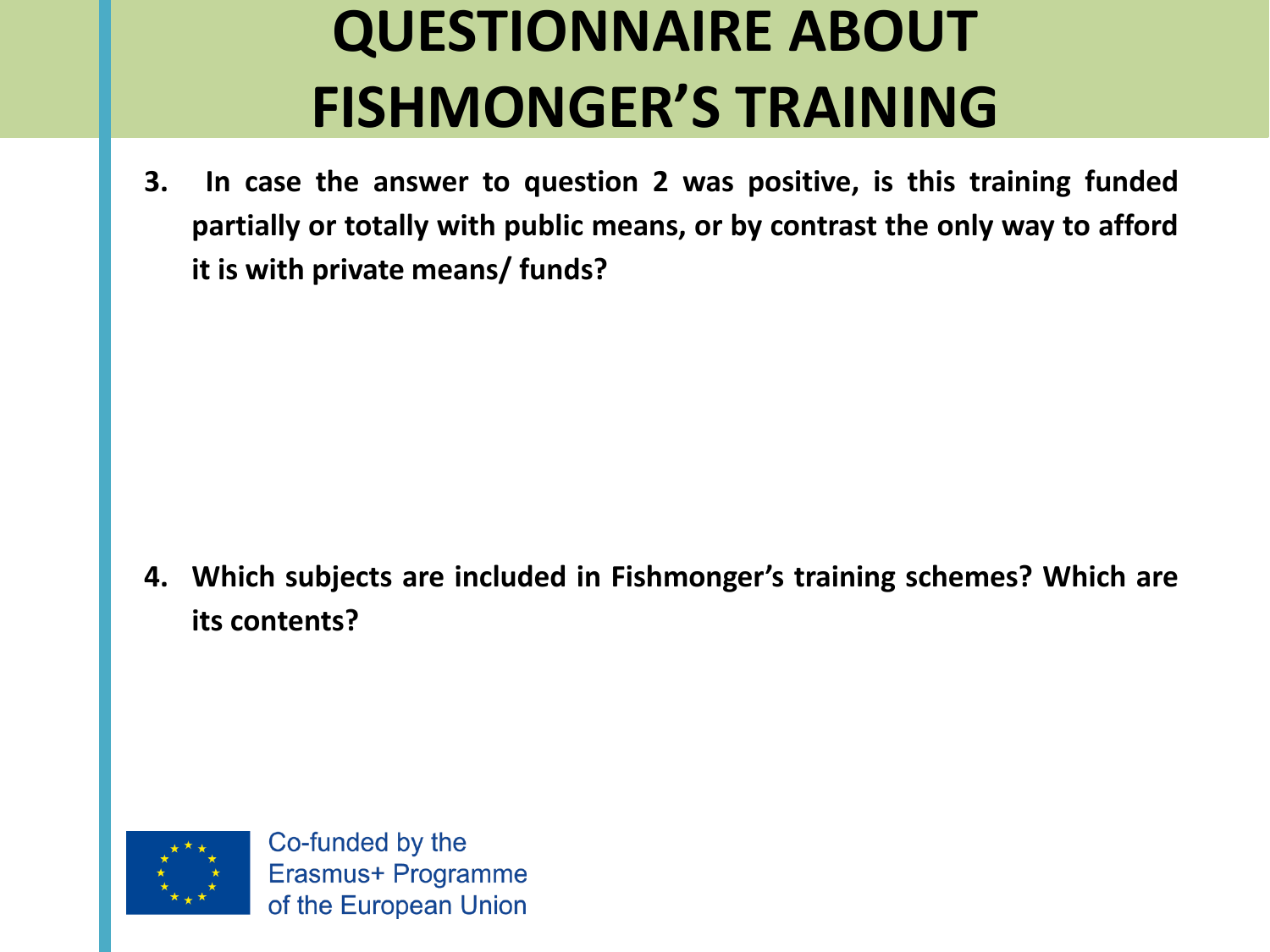**5. Do you consider training schemes in your country are adapted to real needs of fishmongers?**

**6. Is there any possibility in your country for fishmongers already working to keep on receiving additional training?**



Co-funded by the Erasmus+ Programme of the European Union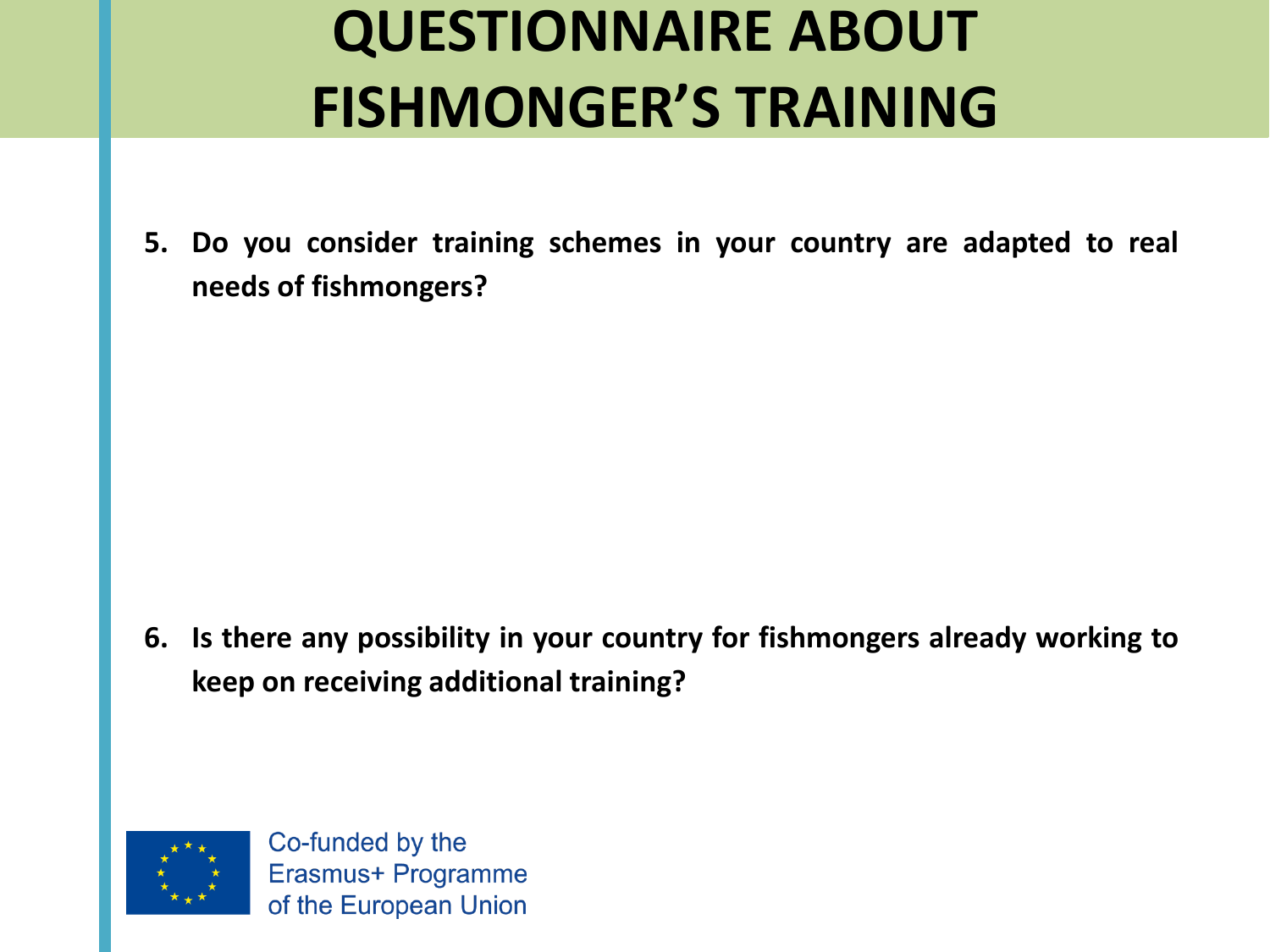**7. Is there any e-learning strategy focused on fishmongers collective in your country?**

**8. Is the fishmonger profession well considered by the society in your country?**